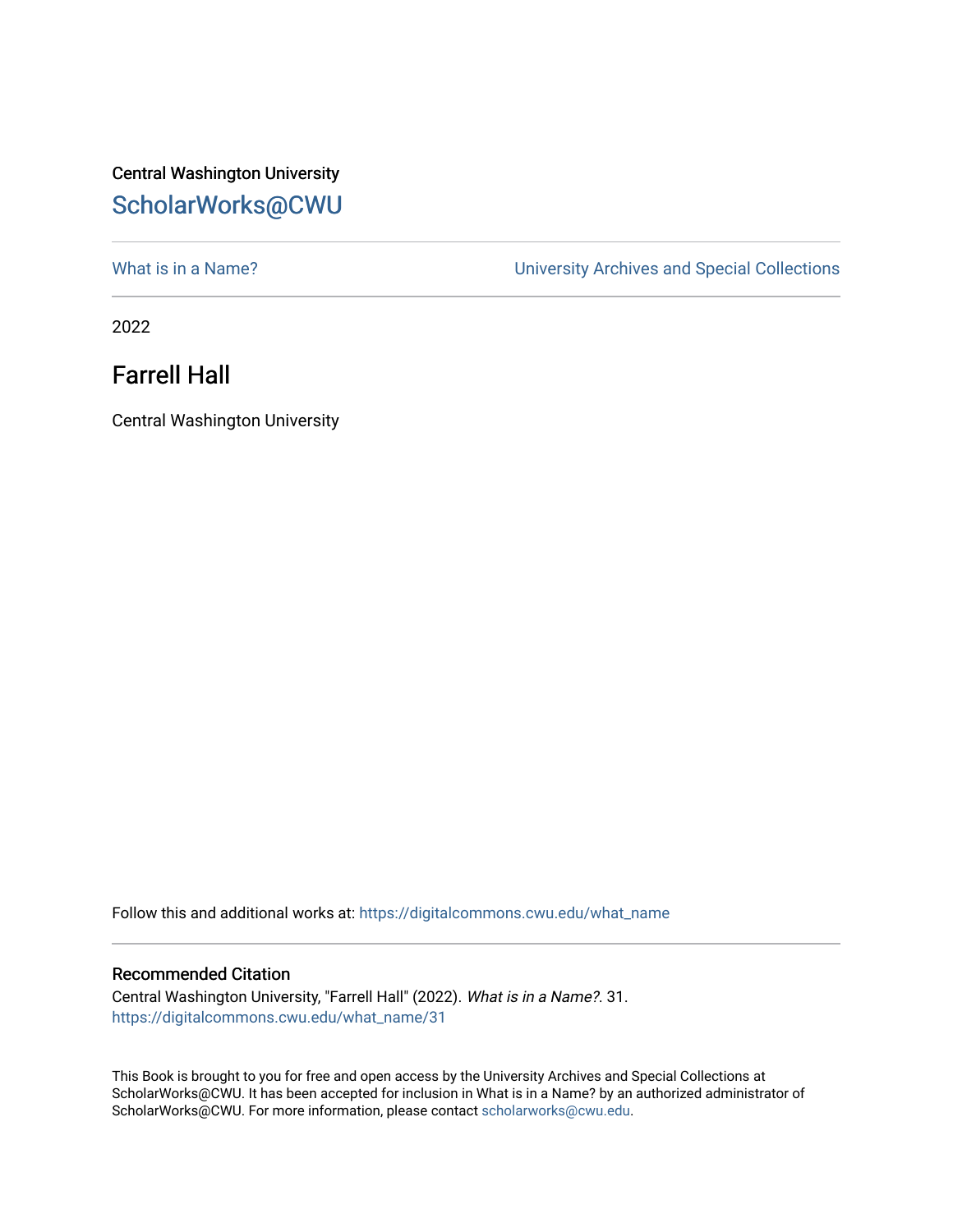What's in a Name? Farrell Hall

Tucked into the northwest corner of the Central Washington University campus in Ellensburg is a rectangular, four-story building made of concrete and brick known as Farrell Hall.

Now home to several academic departments including Political Science and Law and Justice, Farrell Hall was built between 1973 and 1976 as part of what was originally known as the Library Complex. As a result, its design largely complements that of the adjacent James E. Brooks Library building.

The structure was named for Corrine Farrell, an alumna and former CWU research professor who was also a physician and a prominent donor to the university.

Farrell was born in Ellensburg in 1924. She attended local schools before earning a bachelor's degree from the University of Washington and from Central Washington College of Education (former name of CWU). She also earned a medical degree from Creighton University in Nebraska in 1957.

From 1971 to 1984, Farrell was a faculty member at the University of Missouri College of Medicine. Following her retirement in 1984, she became a research professor at CWU (from 1984 to 1988) and served on the CWU Foundation Board of Trustees.

She was honored as CWU's Outstanding Alumna in 1969 and delivered the commencement address in 1981. She also earned a number of academic awards and received the American Medical Association physician's recognition award five times.

Additionally, Farrell was an avid clay target enthusiast and won a number of national clay target shooting championships over the years.

Following her death in 1988, her estate established several scholarships including the C. Farrell Fine Arts & Research Scholarship and the Dennis W. Farrell Pre-Medicine Scholarship, which was named after her brother Dennis Farrell, who died of cancer in 1950, at the age of 19.

Dennis, who was ranked as one of the country's top junior trap-shooters, was studying premedicine at the time of his death.

When Farrell Hall originally opened, it was known simply as the Instructional Classroom Building, part of the library complex. Both the Brooks Library and Farrell Hall were constructed in the Late Modern architectural style with flush brick facades, horizontal board-formed concrete belts (giving the concrete the look of wood) and tinted fixed windows with no surrounds.